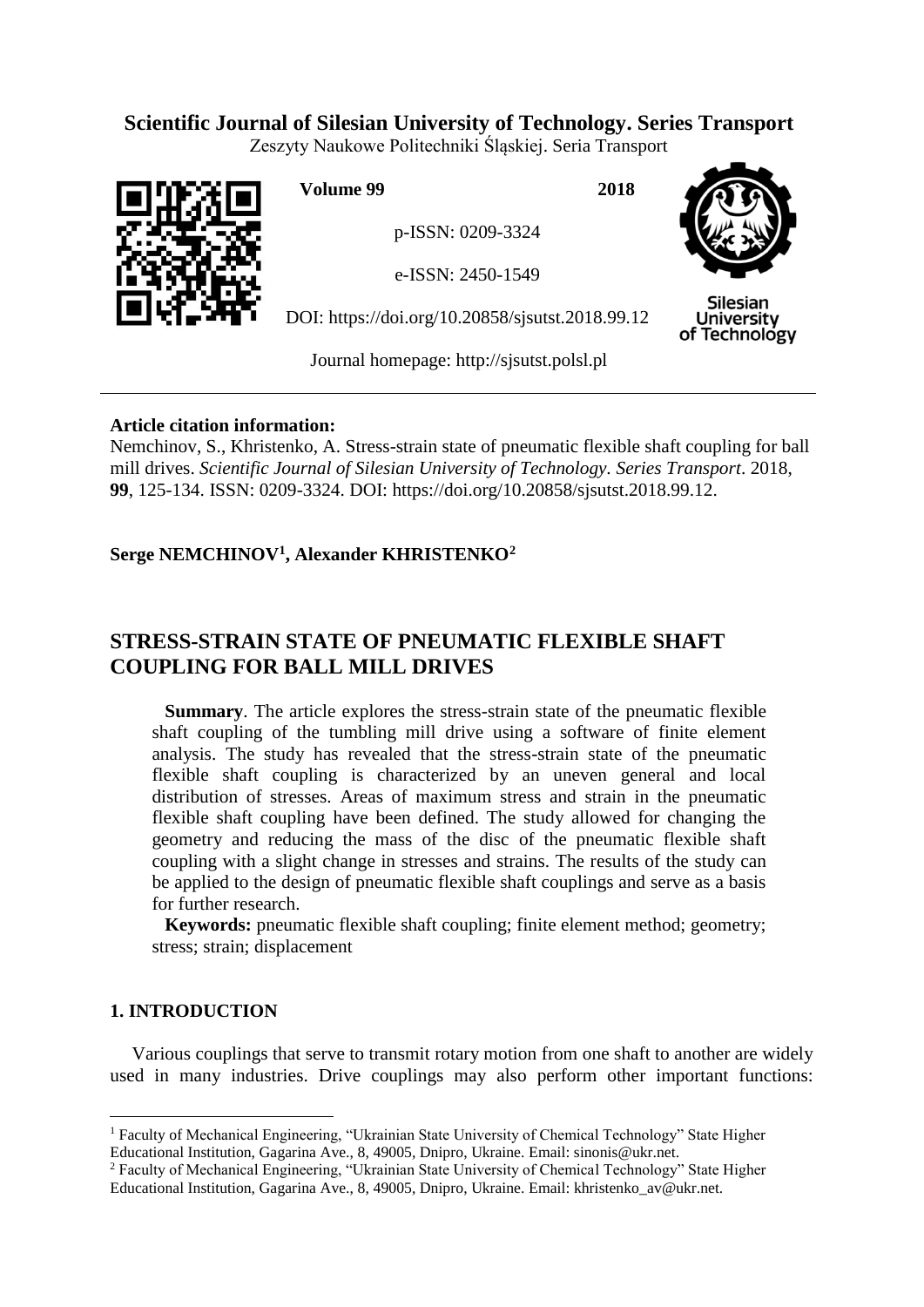compensation for small mounting misalignments of units and assemblies, disconnection of shafts, automatic control of machine operation, smooth coupling of shafts on machine startup, protection of machines from breakdowns in emergency mode etc [1]. In today's mechanical engineering context, couplings with non-metal flexible elements, which possess high compensating and damping properties, are widely used [2]. However, these couplings are generally applied for the transmission of low and medium torque because of the low strength of rubber and polymers. The studies by Vinogradov and Homisin show that pneumatic flexible shaft couplings are free from these disadvantages and can transmit high torques with the possibility of adjusting rigidity within a wide range [3-7]. At present, there are no recommendations for calculating the mechanical strength and stiffness of pneumatic flexible shaft couplings intended for ball mill drives.

Consequently, the study of the stress-strain state (SSS) and the choice of a rational form of the pneumatic flexible shaft coupling at the design stage are of great importance and involve not only technical but also economic aspects.

In the last decade, numerical methods have been increasingly used for the calculation of machine parts and mechanisms, with the finite element method (FEM) taking a key place amongst them. As numerical research tools, proprietary programming systems for finite element analysis (ANSYS, Nastran, SolidWorks, Abaqus, Lira, Scad) and open-source software programs (CalculiX, Elmer, and Code\_Aster) are used today. These methods, unlike traditional ones based on the postulates of the strength of materials and the theory of elasticity, allow for a thorough study of a general SSS and the distribution of local stresses when formulating two-dimensional and three-dimensional problems. In many cases, this enables us to dispense with experimental studies, although the latter retain their importance as a means of verifying the results of stress-strain analysis [8-11].

Today, practically no experience has been reported of designing pneumatic flexible shaft couplings, so, in most cases, they have been calculated approximately, which can be explained by difficulties describing the SSS and by structural features.

The purpose of the work is a stress-strain analysis of the pneumatic flexible shaft coupling intended for use in ball mill drives and justifying the choice of its possible rational geometry.

#### **2. FORMULATION OF PROBLEM**

A pneumatic flexible shaft coupling, whose geometric model is shown in Fig. 1, is subject to a uniformly distributed load. It is necessary to determine its SSS.

A pneumatic flexible shaft coupling is a structure of complex configuration; therefore, analytical methods for its calculation are, in practice, unacceptable. Reliable results can only be obtained by numerical methods implemented on a computer. Therefore, to solve this problem of the theory of elasticity, we apply the FEM, which, in our time, is obviously the world standard for calculations of strength, stiffness and durability.

The FEM allows for obtaining a system of algebraic equations:

$$
[k] \cdot \{u\} = \{R\},\tag{1}
$$

where |k| is the stiffness matrix of the FEM,  $\{u\}$  is the nodal displacement vector, and  $\{R\}$  is the vector of the nodal forces.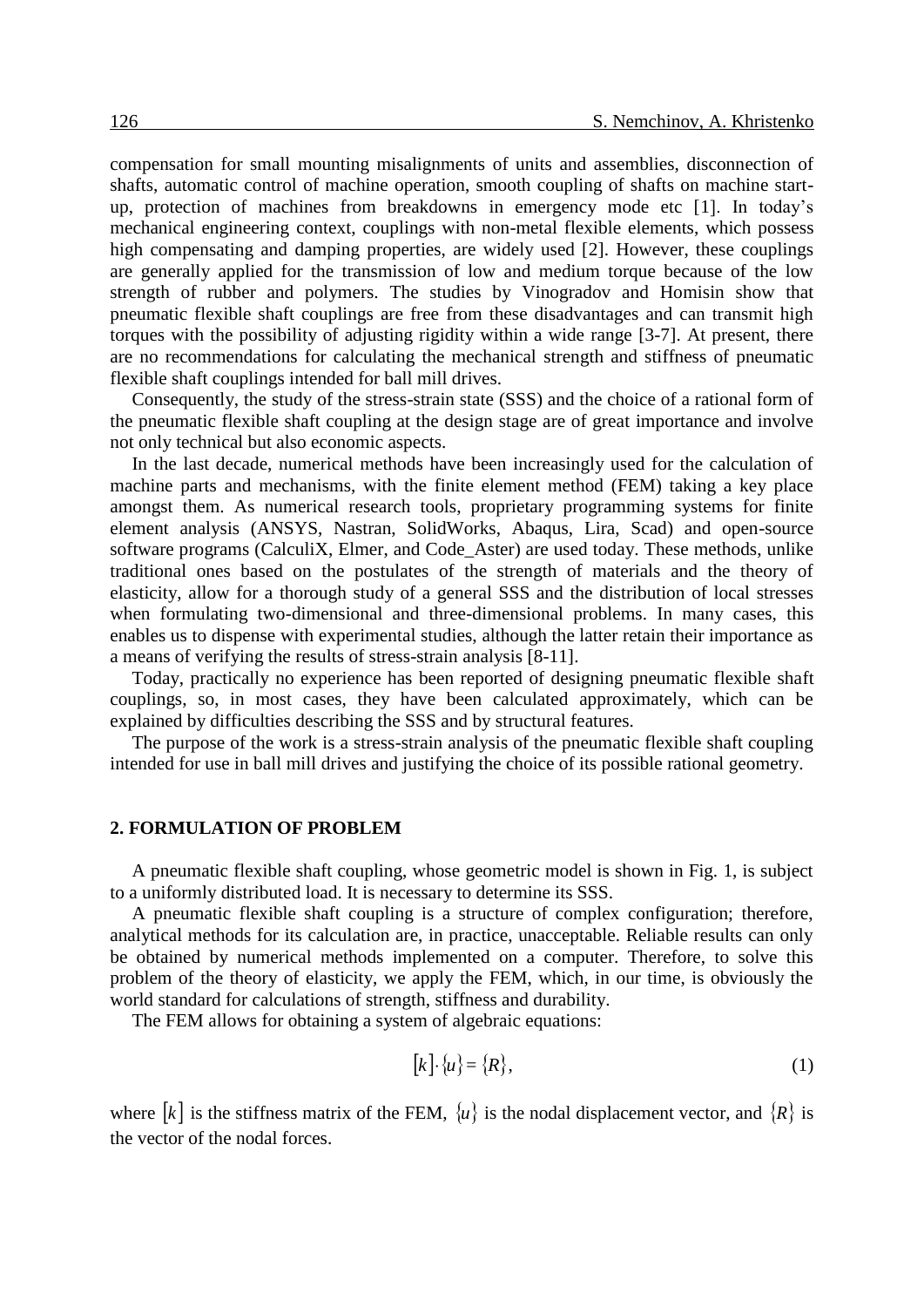

Fig. 1. Geometric model of a pneumatic flexible shaft coupling

Having solved the system in (1), we find the displacement  $u_i$ , after which we find stress  $\sigma_{ij}$  and strain  $\varepsilon_{ij}$  using the strain-displacement relations (Cauchy) and stress-strain relations (Hooke's law).

The application of the FEM involves the simulation of the geometry of a structure and its meshing into finite elements, the formation of a global stiffness matrix and solving large systems of linear equations (5,000÷500,000). The above problems have prompted the authors to apply the Salome-Meca platform-based, open-source Code\_Aster application as a tool of numerical simulation. Code\_Aster software allowed for the analysis of the SSS of the pneumatic flexible shaft coupling, taking into account the features and modes of operation.

### **3. RESULTS OF NUMERICAL EXPERIMENTS**

The study focused on a numerical calculation of the SSS of a pneumatic flexible shaft coupling with the overall dimensions of 2,200 x 710 mm.

Prior to the simulation of a FEM, a solid-state spatial model of the pneumatic flexible shaft coupling (Fig. 1) was created using the KOMPAS-3D system for three-dimensional modelling. Taking into account the fact that the pneumatic flexible shaft coupling consists of two identical parts, the stress-strain analysis was performed on one part of the model.

The created solid-state model was then transferred to the Salome-Meca platform-based, open-source Code\_Aster, which was used to set the boundary conditions, loads and areas where the load was applied, and to create a mesh of the FEM.

The boundary conditions were set so as to exclude the displacements of the pneumatic flexible shaft coupling as an absolutely rigid body. According to the working conditions, with the dynamic factor taken into account, the load on the pneumatic flexible shaft coupling was assumed to be 250 kN for every air spring. Fig. 2 presents the calculation schematic with the loads and boundary conditions indicated.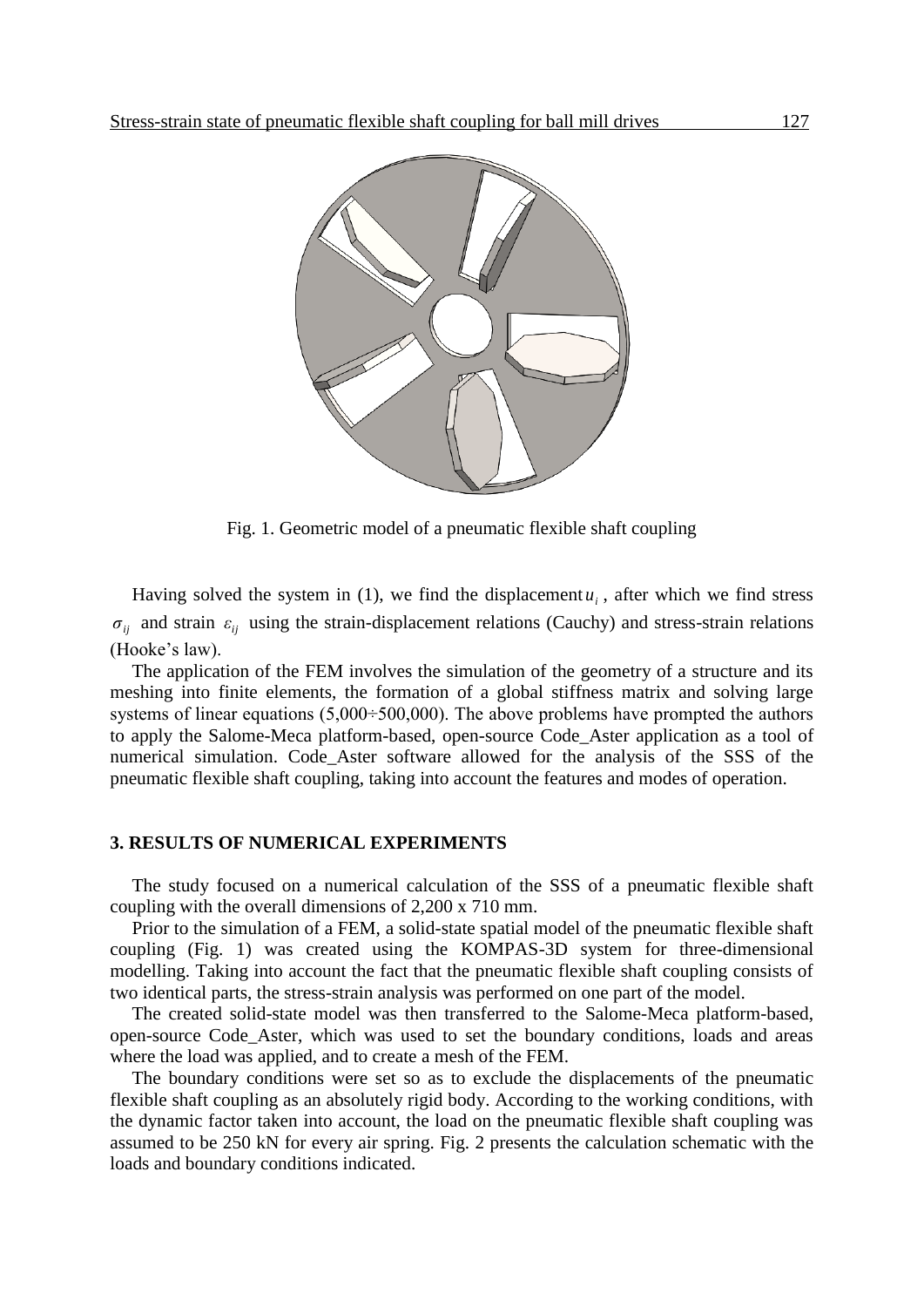

Fig. 2. Calculation schematic (a) and FEM (b) of the pneumatic flexible shaft coupling

Three-dimensional finite elements with a maximum size of 0.120 m were used for the discretization of the pneumatic flexible shaft coupling as a spatial body. As a result of the discretization, a mesh of 14,489 tetrahedra and 4,534 nodes was obtained. The FEM of the pneumatic flexible shaft coupling is shown in Fig. 2b.

The material selected was DIN 1.1181 (C35E) steel with Young's modulus  $E = 2.11 \cdot 10^5 MPa$ , Poisson's ratio v=0.28, yield strength  $\sigma_y = 580 MPa$ , and tensile strength

# $\sigma_{str}$  = 700 *MPa* .

As a result of a static calculation, the following SSS parameters of the pneumatic flexible shaft coupling were obtained: stress and strain along the corresponding axes; principal stresses and corresponding strains; equivalent stresses *σeq* calculated by Huber-Mises energy theory of strength; total displacements; displacements along corresponding axes; and factors of safety.

The results of the calculation show that the SSS of the pneumatic flexible shaft couplings is characterized by an uneven general and local distribution of stresses and displacements (Fig. 3). It has been established that high equivalent stresses (175 to 225 MPa) are observable in the areas located between the surface of the openings and the mounting surface for the shaft. This indicates that these areas need to be strengthened, that is, pneumatic flexible shaft couplings need to have a hub. Over a large area of the disc, the magnitudes of equivalent stresses are small and do not exceed 50 MPa. This indicates that the depth of the disc can be reduced. The maximum equivalent stresses calculated by the Huber-Mises theory are observed in the areas of abrupt changes in geometry (Fig. 3a). The maximum equivalent stresses occurring in the fillets reach 598 MPa, i.e.,  $\sigma_{eq} > \sigma_{y}$ . It should be noted that the maximum equivalent stresses occur within a small (in size) area (Fig. 3b), that is, they are localized and do not change throughout the depth of the disc.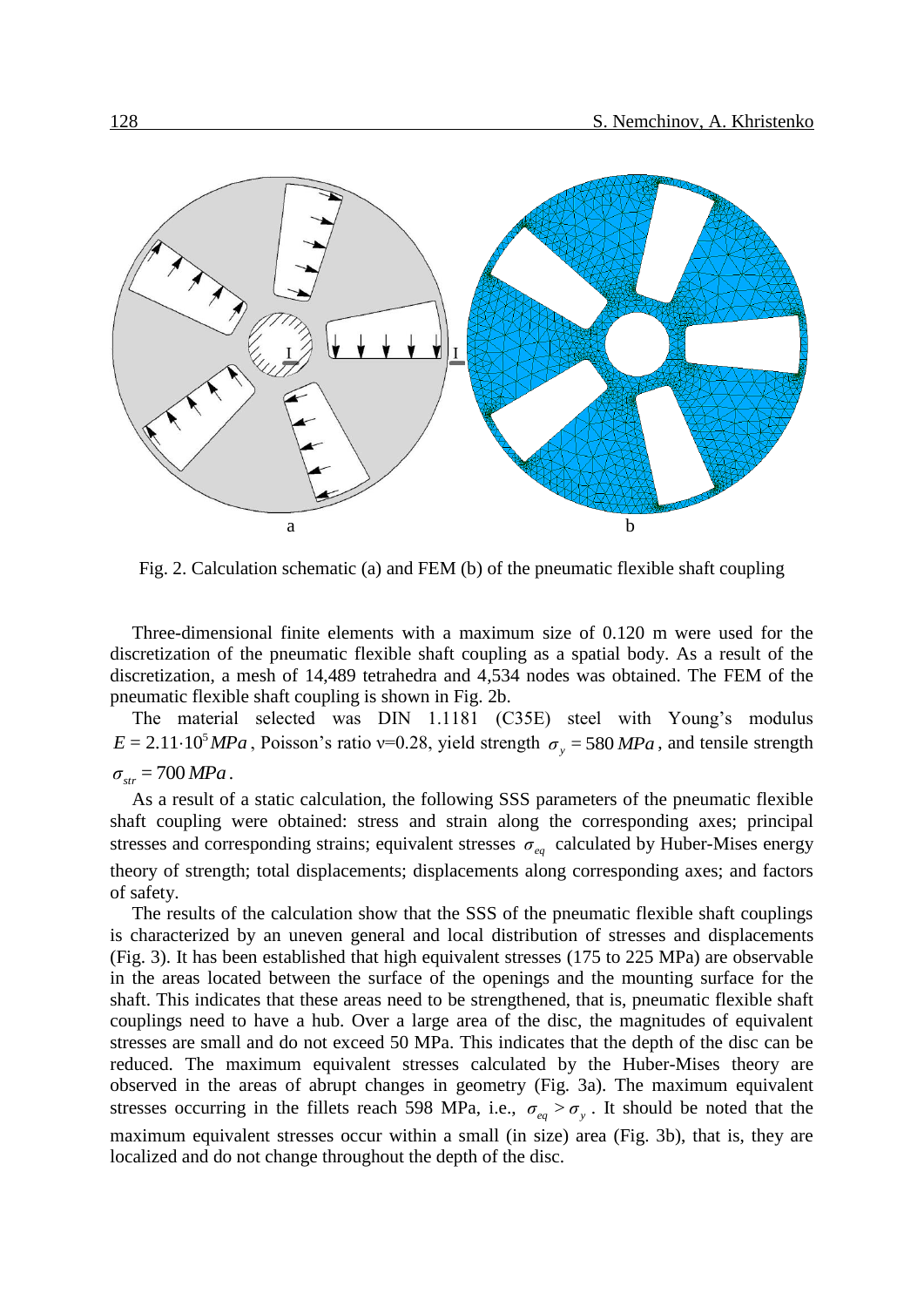

Fig. 3. Iso-surfaces of equivalent stresses  $\sigma_{eq}$ , MPa (a) and the area of maximum equivalent stresses (b)

The study has also revealed the following:

- A dependence  $\sigma_x > \sigma_z > \sigma_y$  of normal stresses was observed on a significant surface of the disc

- The values of tangential stresses are much lower than the values of normal stresses

- The values of tangential stresses  $\tau_{xy}$  are higher than the values of tangential stresses  $\tau_{xz}$ ,  $\tau_{yz}$ 



Fig. 4. Iso-surfaces of total displacements *u*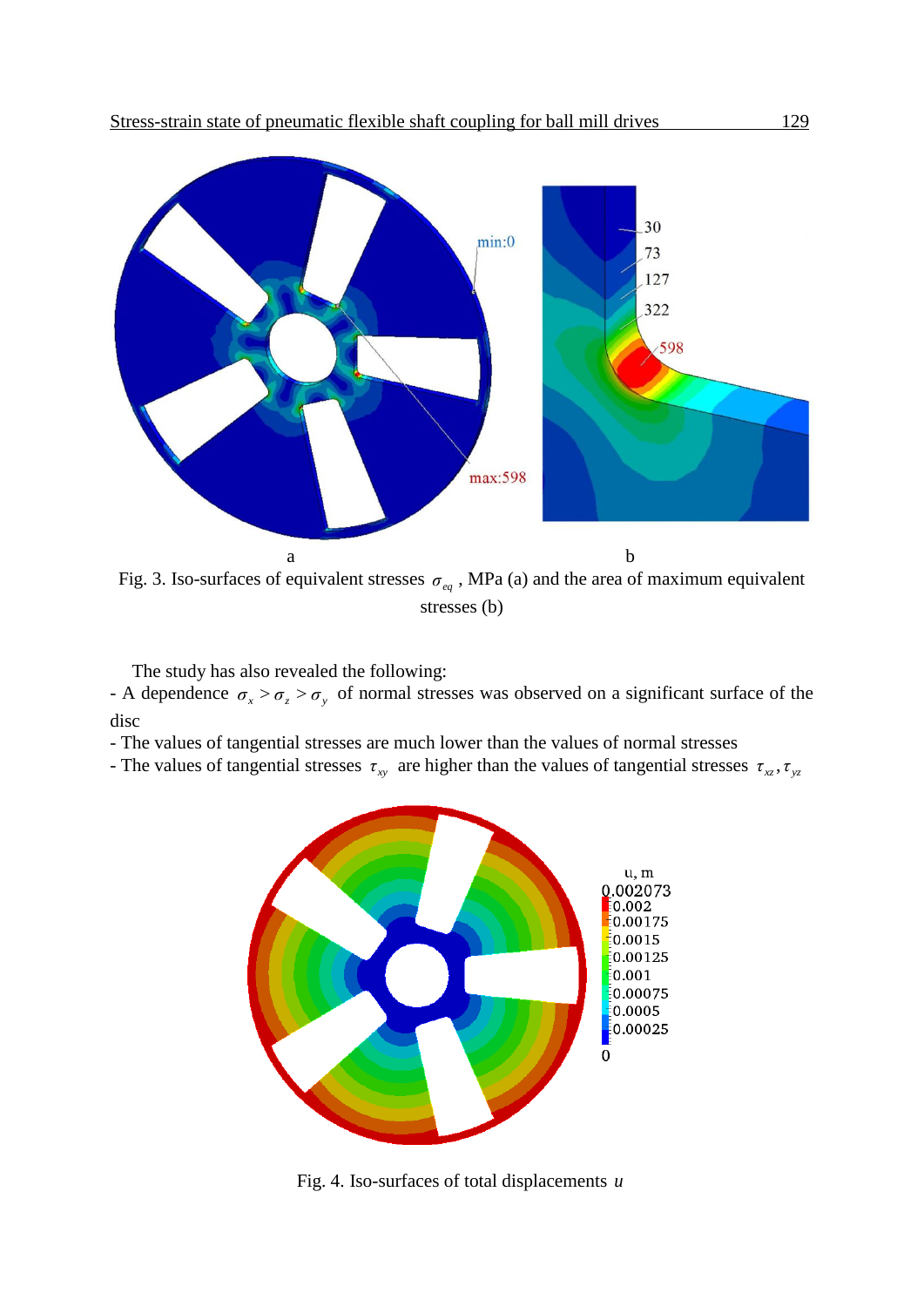The total displacement *u* diagram, shown in Fig. 4, indicates that total displacements vary linearly and equally over the entire surface, with the maximum total displacement (2 mm) on the rim of the disc, while the minimum total displacement is observed on the shaft mounting surface. The perforated trapezoidal openings slightly distort a circular distribution of total displacements.

The study shows that the maximum normal stresses  $(\sigma_x, \sigma_y, \sigma_{eq})$ , observed in zones with regular geometry and in zones of sharp geometry change, do not exceed the permissible stress  $|\sigma|$  for the selected material. These findings allow for changing the geometry of the disc of the pneumatic flexible shaft coupling so as to reduce its weight. The authors have proposed a pneumatic flexible shaft coupling, in which the thickness of the disc was reduced to 20 mm in the areas between the holes (Fig. 5). To assess the strength of the **proposed** disc of the pneumatic flexible shaft coupling, an analysis of the stress fields, strains and safety factors *n* was performed. It was found that the stresses hardly changed.

The analysis of the *n* diagram of the proposed disc of the pneumatic flexible shaft coupling (Fig. 6) shows that the values of factors of safety ranged from 1.15 to 11.1.

Thus, the study indicates that the strength and stiffness of the proposed disc of the pneumatic flexible shaft coupling are ensured. The changes in geometry allowed for reducing the mass of the disc by almost 30%.

An analysis of the experimental data (Fig. 3) revealed that the maximum normal stresses are observed in areas of sharp change in geometry (in areas of stress concentrators) and in the lower fibres of the curved surface of the disc, which are located next to the trapezoid openings. Reducing the maximum stresses in zones of sharp change in geometry is achieved by smooth transitions from one surface to another.



Fig. 5. Safety factor diagram of the **proposed** disc of the pneumatic flexible shaft coupling

To determine the maximum stresses, we have allocated a part of the disc, which was located between two trapezoid openings. The selected part of the disc can be considered as a large curvature beam  $(h/R = 1,35)$ , which undergoes pure bending (Fig. 6).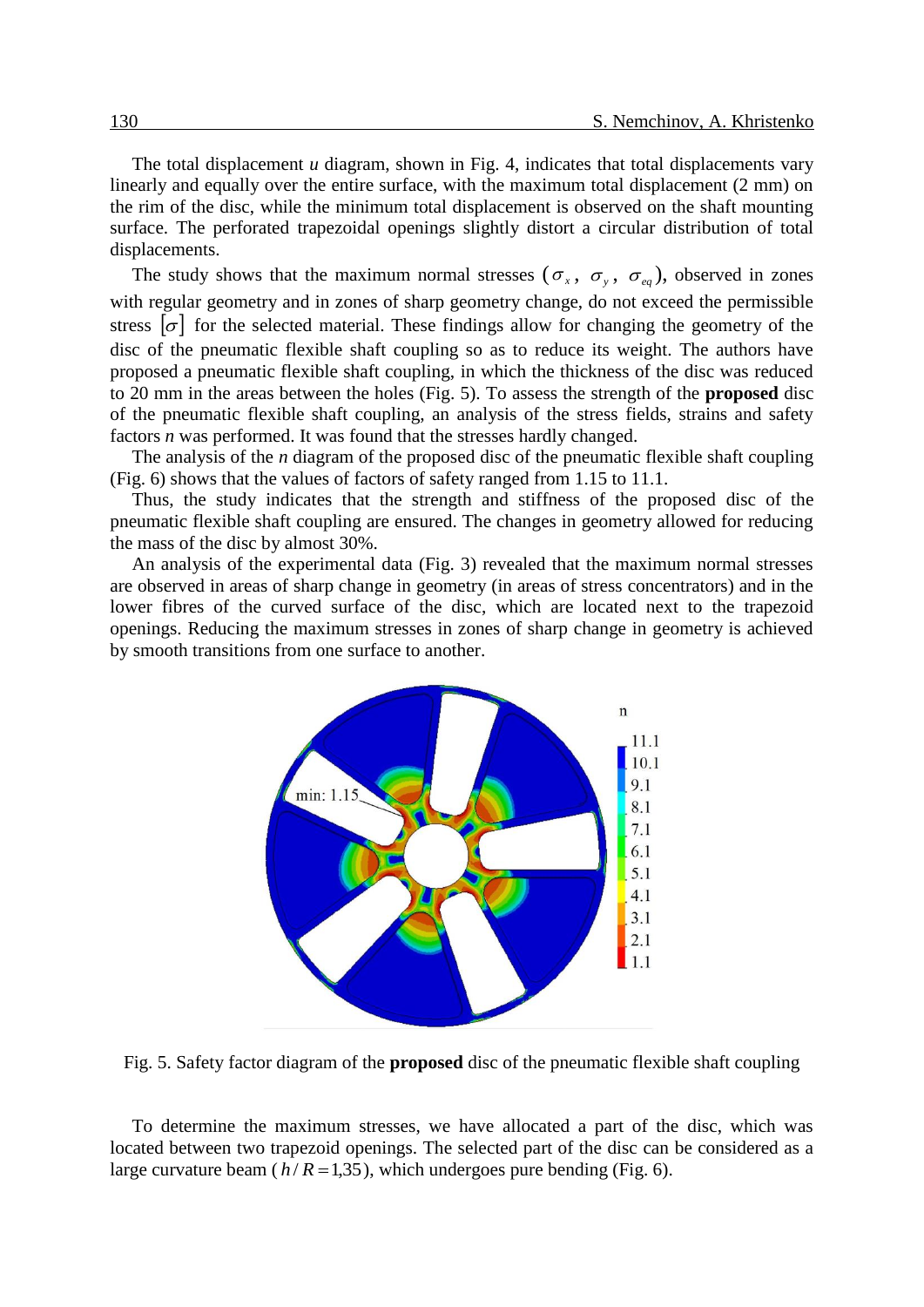

Fig. 6. Calculation scheme of the beam of great curvature

To determine the normal stresses in the selected part, the positions of the neutral layer were first determined by the following formula [4]:

$$
e = \frac{h^2}{12 \cdot R},\tag{2}
$$

where  $e$  is the distance between the neutral layer and the layer passing through the centres of gravity of the sections of the beam,  $h$  is the height of the curvilinear beam, and  $R$  is the radius of the layer passing through the centre of gravity of the sections of the curvilinear part.

The radius R was determined by the formula below:

$$
R = \frac{4 \cdot (R_2^3 - R_1^3) \cdot \sin\left(\frac{\alpha}{2}\right)}{3 \cdot (R_2^2 - R_1^2) \cdot \alpha},
$$
\n(3)

where  $R_1$  and  $R_2$  are the radii of curvature of the inner and outer fibres, respectively, and  $\alpha$ is the angle formed by the creations carried through the major sides of the trapezoid openings.

Substituting the values of the radii and the angle ( $R_1 = 0.115$  *m*,  $R_2 = 0.923$  *m*,  $\alpha = 61^\circ$ ) in (3), we find that  $R = 0,595 m$ .

The resulting value R and height h of the curvilinear beam ( $h = 0.808 m$ ) are substituted in (2) and we find that  $e = 0.091 m$ . It should be noted that the position of the neutral layer in the global coordinate system, whose centre is located in the centre of the shaft on which the disc is planted, is determined by the radius  $R_0$ , the value of which is equal to  $0.772 m$ . From Fig. 7, constructed based on the results of finite element analysis, it is clear that  $R_0 = 0.755 m$ . Thus, the difference between the values obtained by two methods does not exceed 2,2% .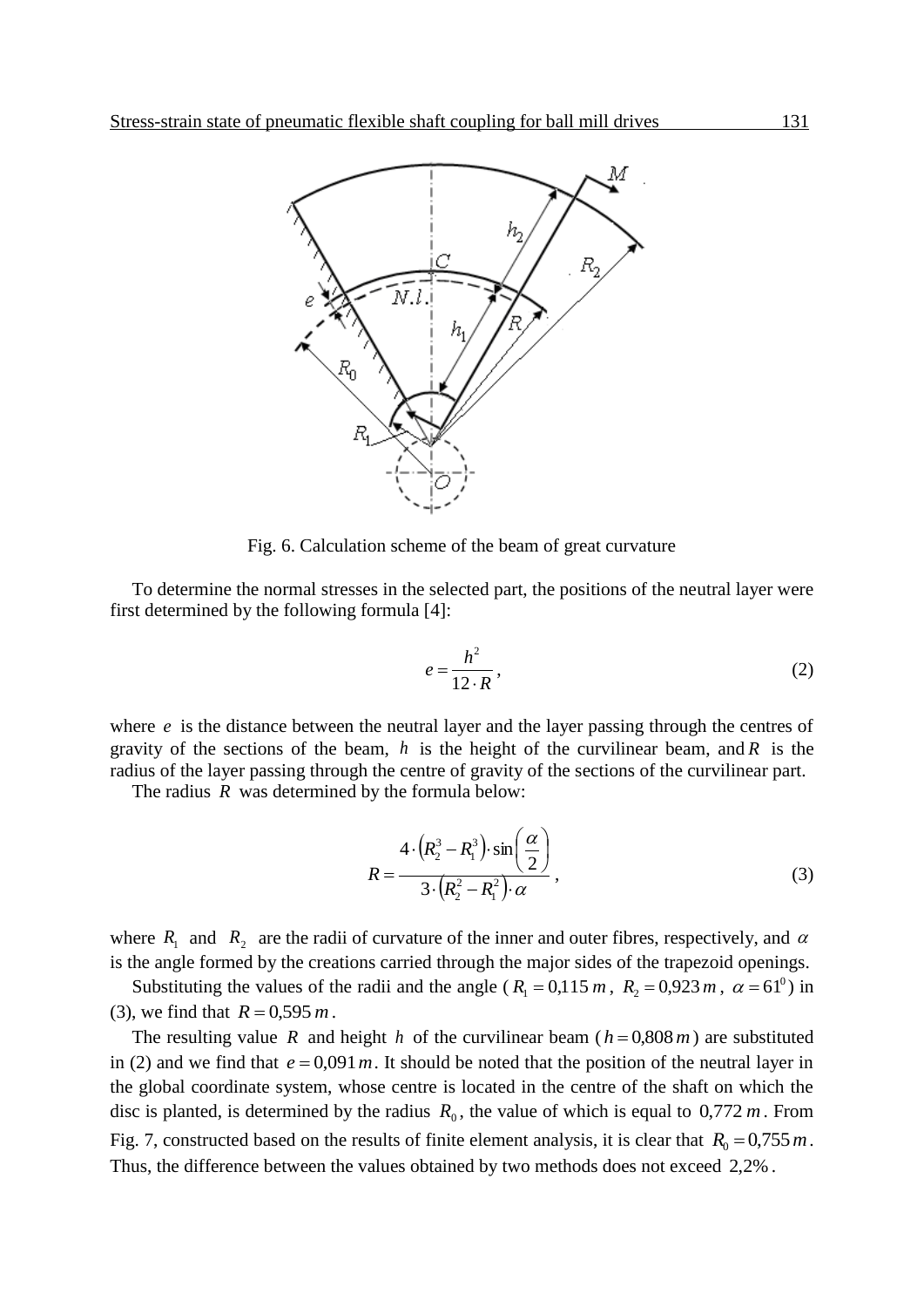To calculate the strength, it is necessary to always determine the greatest stresses that arise in the cross section. In the curvilinear beam, the largest absolute magnitudes of normal stress occur in the extreme fibres of the cross section, which are located on the curved surface of the beam. We wish to draw attention to the fact that the largest absolute magnitudes of normal stress in the muff disc also arise in the extreme fibres located on the curved surface of the beam (Fig. 3а). To determine such stresses, we apply a known formula, i.e.:

$$
\sigma_1 = \frac{M \cdot h_1}{A \cdot e \cdot R_1},\tag{4}
$$

where M is the bending moment in the cross section,  $h_1$  is the distance between the neutral line and the inner fibre (Fig. 6), A is the cross-sectional area, and  $R_1$  is the radius of curvature of the internal fibre of the curved beam.

Substituting the values of all the quantities in (4)  $(M = 0.173 MN \cdot m, h_1 = 0.504 m,$  $A = 0,0404$   $m^2$ ,  $R_1 = 0,115$  *m*), we find that  $\sigma_1 = 206,23$  *MPa*. From Fig. 7, constructed based on the results of finite element analysis, it is clear that  $\sigma_1 = 215 MPa$ . Thus, the difference between the values obtained by the two methods does not exceed 4,08% .



Fig. 7. Graph showing the variation in the normal and tangential stresses in Section I-I

Consequently, the calculations revealed that the values of the obtained values and by the formulas in (2) and (4) almost coincide with the values of those obtained by the finite element method. This indicates that the part of the coupling that is limited by two trapezoid openings can be considered as a beam of large curvature and, in the first stage of designing the formulas in (2) and (4), used to determine the maximum normal stresses on which to determine the required sizes. After the first stage of the design, it is necessary to conduct a thorough finite element analysis of the SSS and, based on this analysis, select the final shape and dimensions of the coupling.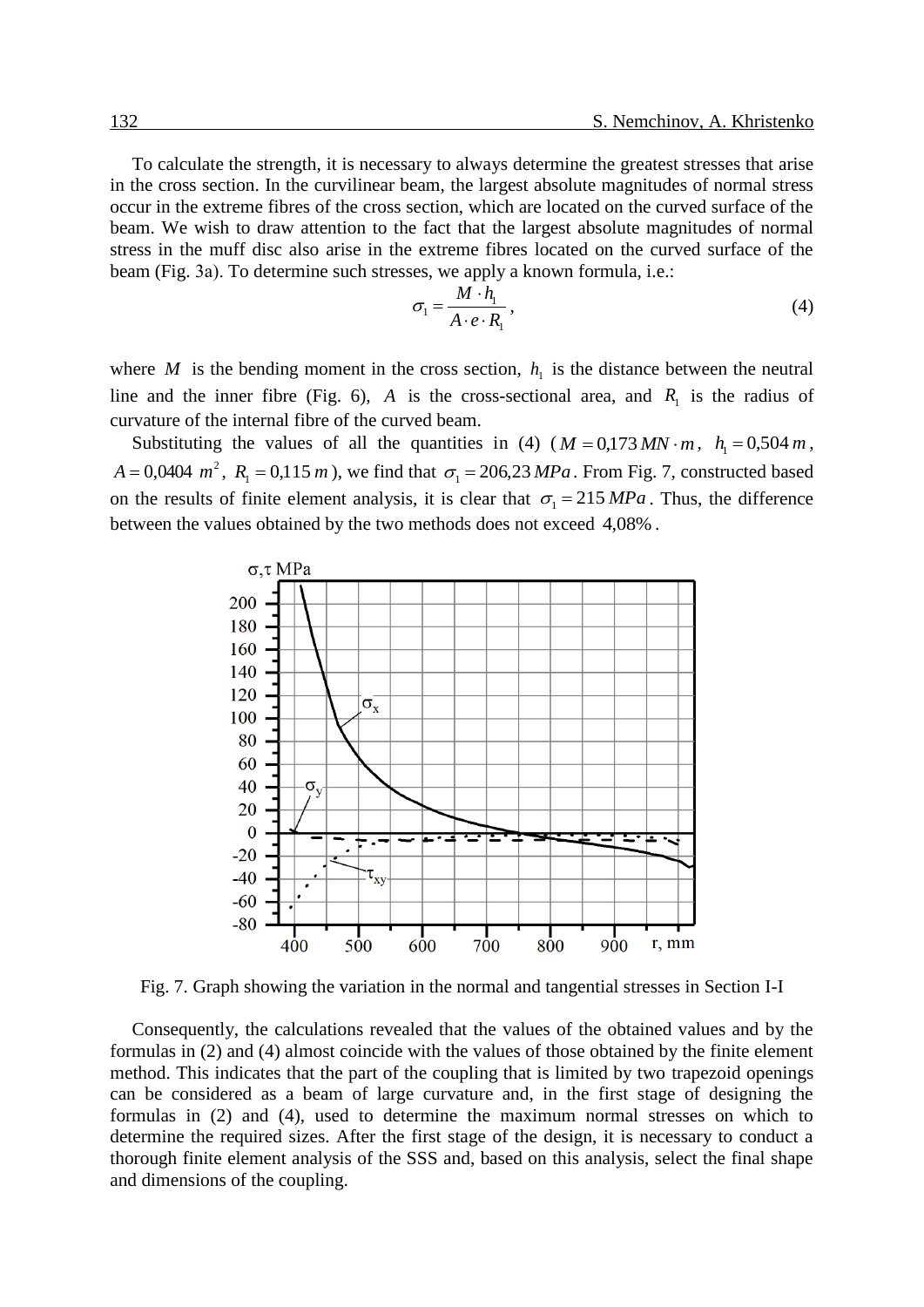### **4. CONCLUSIONS**

The SSS of pneumatic flexible shaft couplings, which was analysed by means of finite element modelling, is characterized by an uneven general and local distribution of stress. Changes in the total displacement were of a similar nature over the entire surface of the pneumatic flexible shaft coupling. The results of the SSS analysis enabled us to identify areas of maximum stresses in pneumatic flexible shaft couplings, which proved to be the areas of abrupt changes in the geometry. It has been found that the values  $\sigma_x$  and  $\sigma_y$  are higher than the values  $\sigma_z$ . It has been established that the values of the tangential stresses  $\tau_{xy}$  are higher than the values  $\tau_{xz}$ ,  $\tau_{yz}$ . The study allowed for changing the geometry and reducing the mass of the disc of the pneumatic flexible shaft coupling with a slight change in stresses and strains. The study also confirmed that, in determining the stresses in the parts of the couplings located

between the two holes, it is possible to use the formulas for the large curvature bars, with which these parts can be replaced. The findings will have a practical application in designing new pneumatic flexible shaft couplings.

## **References**

- 1. Писаренко Г.С., О.Л. Квітка, Е.С. Уманський. 2004. *Опір матеріалів*. Київ, Україна: Вища школа. ISBN: 966-642-056-2. [In Ukrainian: Pisarenko G.S., O.L. Kvitka, E.S. Umansky. 2004. *Resistance of Materials*. Kiev: Ukraine: Higher School. ISBN: 966-642-056-2.]
- 2. Homišin J. 2016. "Characteristics of pneumatic tuners of torsional oscillation as a result of patent activity". *Acta Mechanica et Automatica* 10(4): 316-323. ISSN: 1898-4088. DOI: 10.1515/ama-2016-0050.
- 3. Годжаев З.А., A.A. Поповский, C.B. Гончаренко 2011. "Исследование характеристик пневматического упругого элемента рукавного типа в зависимости от давления воздуха, хода и формы поршня". *Вісник СевНТУ* 120: 306-311. ISSN: 2307-6488. [In Russian: Godjayev Z.А., A.A. Popovskiy, S.V. Goncharenko. 2011. "Research on the performance of the pneumatic elastic sleeve element depending on air pressure, piston stroke and form". *Visnik SevNTU* 120: 306-311. ISSN: 2307-6488.]
- 4. Homišin J., P. Kaššay, M. Puškár, R. Grega, J. Krajňák, M. Urbanský, M. Moravič. 2016. "Continuous tuning of ship propulsion system by means of pneumatic tuner of torsional oscillation". *International Journal of Maritime Engineering: Transactions of The Royal Institution of Naval Architects* 158(A3): 231-238. ISSN: 1479-8751. DOI: 10.3940/rina.ijme.2016.a3.378.
- 5. Поляков В.С., И. Д. Барбаш, О.А Ряховский. 1974. *Справочник по муфтам*. Ленинград, СССР: «Машиностроение». [In Russian: Polyakov V.S., I.D. Barbash, O.A. Ryakhovsky. 1974. *Handbook of Couplings*. Leningrad, USSR: "Mechanical Engineering".]
- 6. Виноградов, Б.В. 2012. "Проблемы создания двухдвигательных приводов барабанных мельниц". *Науковий вісник Національного гірничого університету* 5: 61-65. ISSN: 2071-2227. [In Ukrainian: Vinogradov, B.V. 2012. "Problems in the creation of a two-motor drive tumbling mill". *Scientific Bulletin of National Mining University* 5: 61-65. ISSN: 2071-2227.]